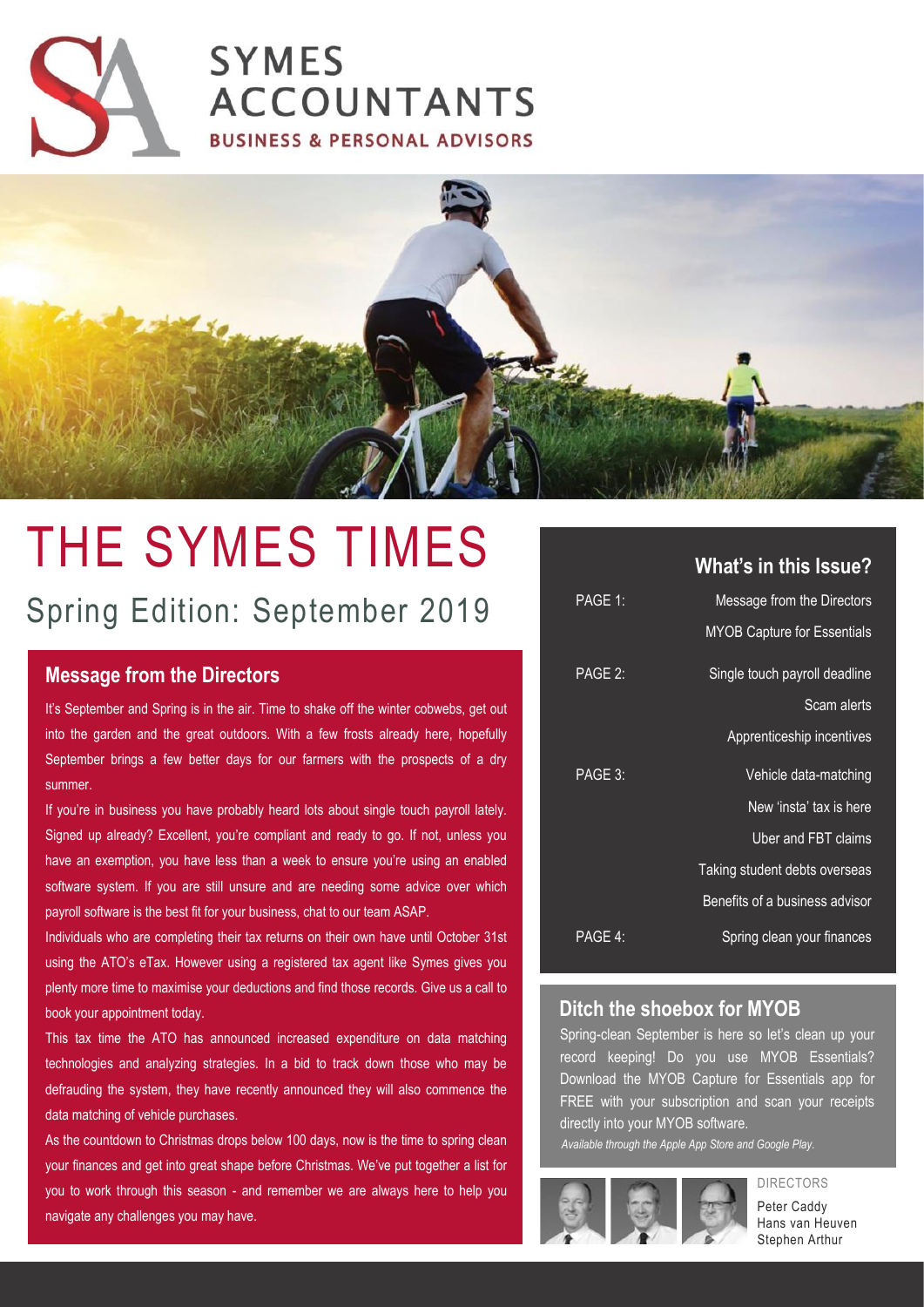# **30 September 2019: Single Touch Payroll deadline**

#### **Ensure you're signed up!**

Introduced for all businesses from 1 July 2019, Single Touch Payroll (STP) is the new digital way employers are required to report employees' tax and super information to the ATO. Following a three month grace period, all businesses must be reporting using a STP enabled software system by Monday 30 September 2019. Any extensions to the deadline which may be required *must* be applied for before this deadline.

Employers who only have closely-held

payees, for example a director or family members of a family-owned business, have been provided with an automatically applied extension to the STP deadline until 1 July 2020.

Still looking for the right solution for your business? Contact our team today to get started.

#### **More than just compliance**

Aside from ensuring your business remains compliant with your payroll obligations for the ATO, STP has the potential to also give you back more time to spend working *on* your business, instead of in it. Scary figures released by

**Fraud scams continue to affect Australians**

Scam alerts and reminders to pay attention to your personal details can seem repetitive news, however to-date Scamwatch and the ACCC have recorded over 118,000 reports of scams within Australia. 11% of these reports including financial losses. In just nine months South Australians have lost over \$3.1 million through scams. Phone

Intuit Australia show that of all the new businesses started 4 years ago, 46% are no longer in operation. That's almost half! And the major reported factor - inefficient cashflow.

Real-time viewing of your financial status provides the opportunity to make better strategic decisions for now, and allows greater insights into the future of your business. Not only are you able to be more proactive around the tracking of your financial data and the current position of the business, but there is time saving efficiencies in reducing errors and creating more standardized processes.

calls, emails and text messages are the most common tactics

**Always** check the status of your tax through the ATO's online services by logging in directly to your myGov account via the URL [https://my.gov.au.](https://my.gov.au) Remain vigilant and never provide your personal information to sources you may be unsure about. For more information on reporting scams visit [www.scamwatch.gov.au](http://www.scamwatch.gov.au) .

### **It's tax time! Give us a call to book your appointment today!** Tick your 2018-19 tax return off your to-dolist!



*HOME OF THE 5 STAR TAX RETURN PACKAGE*



# **Incentives for hiring Apprentices**

There is a lot to consider when taking on a new employee. Ensuring they are the right fit, skilled and have the right work ethic. Traineeships and apprenticeships can be a great option to train up new employees within the business, and upskill your current employees with solid foundations.

Regional Development Australia Barossa Gawler Light Adelaide Plains, with support from the Department of Innovation and Skills,

recognise that there is a gap in the market for people with valuable skills or work-ethic, but potentially not the exact specific skills or experience that employers are advertising for.

With incentives on offer for employers, now is your chance to help close the gap in SA by considering apprenticeships or traineeships within your business.

For more information about the program and which incentives could apply to your business contact Angie Kruger at RDA BGLAP on 08 7444 4210 or angie@barossa.org.au.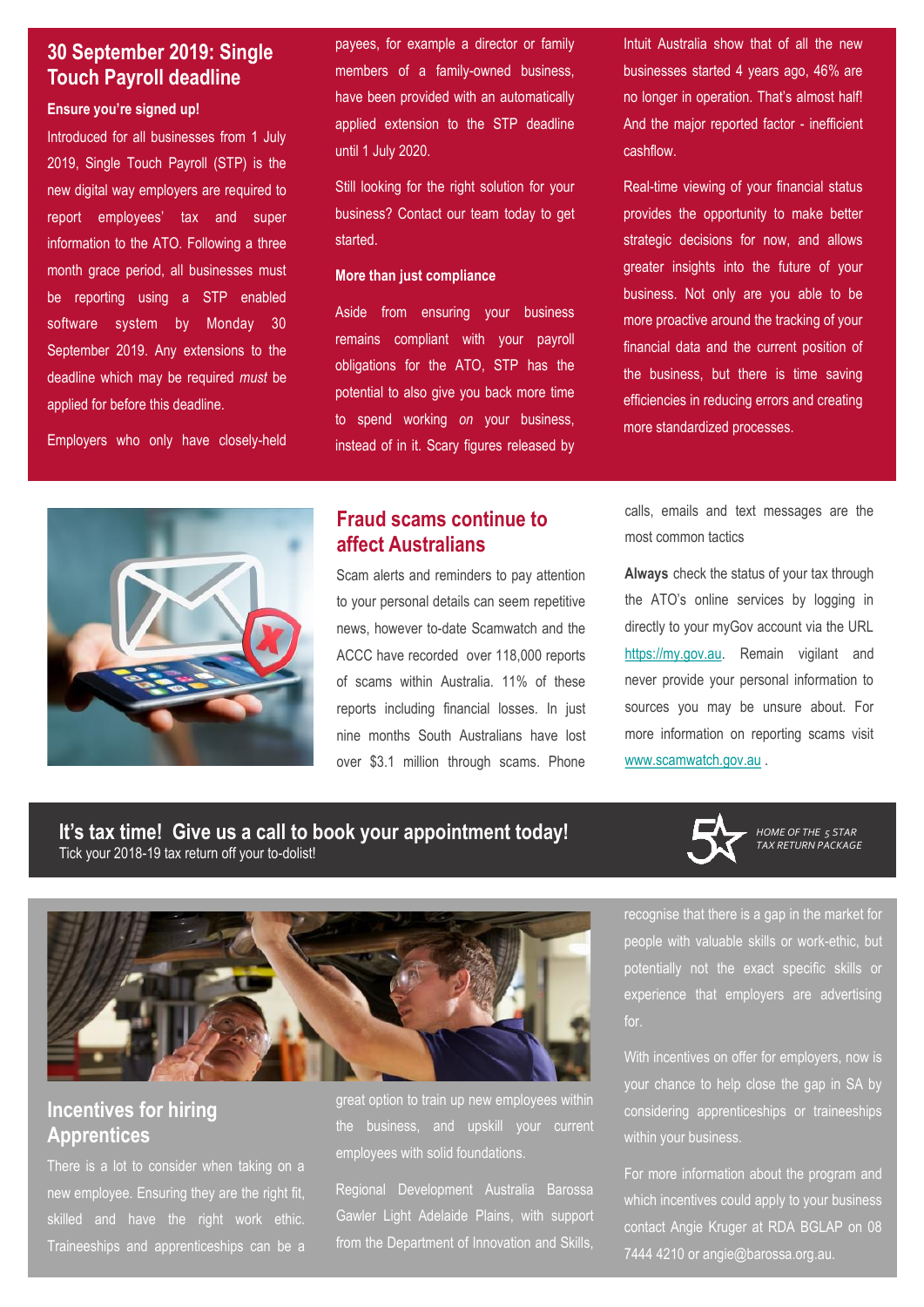

## **'Insta' tax targeting noncash benefits**

In the era of Gen Z, an online blogger and social media 'influencer' have quickly become an exciting new career for young Australians.

However, regardless of whether you are a famous musician, celebrity, athlete, or just interested in becoming a social media



The ATO has introduced its motor vehicle data matching program which will enable them to collate data from the State and Territory motor vehicle registration authorities in order to identify and address non-compliance with taxation obligations.

Data will be obtained for the 2013-14, 2014 -15 and 2015-16 financial years where

influencer it's important to be aware that tax still needs to be paid on the income you earn.

Commencing 1 July 2019 the newly introduced 'Instagram Tax' ensures all income, including the non-cash benefits through being a brand ambassador, must be treated as an individual's assessable income and taxed accordingly.

Uni debt?

### **Pack your Uni debt with you**

Finished your Uni or TAFE studies and thinking about moving overseas for work? Perhaps a gap year abroad, or a working holiday?

The government has changed the rules and

# **You're never too small for a business advisor**

Running a business can be a 24/7 job. You're constantly juggling the front and back office tasks, often too time constrained to take a strategic step back.

The role of a business advisors is to help create even more value for your business as your impartial, practical sounding board. By critiquing and working to predict the future

you can no longer forget about your student loans if you're planning on earning any money overseas.

As with earning income in Australia, once you reach the set threshold for repaying student loans you will still be required to make

growth and profitability of your business, you're able to make the best decisions for your family by looking beyond just the black and white figures.

Monitoring the key drivers of your business which affect your bottom line means you can be better prepared to maximise business profits, discover other wealth creation potential, and create a better work/life balance for you and your family.

cars which have been bought or sold with a purchase price equal to or greater than \$10,000 will be analysed. The ATO is estimating this will cover approximately 2 million transactions.

By collating these records the ATO is aiming to clamp down on taxpayers and ensuring they can meet their income tax, superannuation, GST reporting and payment obligations.

# **ATO confirms Uber isn't a taxi**

The debate has been ongoing for several years and the ATO has finally confirmed that Uber (and other ride-sourcing companies) do not have licensed taxi status.

Therefore Uber travel is now not covered by the fringe benefits tax exemption for employee travel between home and work.

compulsory repayments to your student HELP/VSL/TSL debts even if some of your income is earned abroad. The new threshold for 2019-20 is \$45,881AUD.

If you earn less than 25% of the repayment threshold (\$12,989 for 2018-19) you need to file a non-lodgement advice with the ATO, and are not required to complete a tax return.

For trips where you plan to live and work overseas for at least six months of a 12 month period (183 days) you must report all of your income to the ATO, even if you haven't worked for the entire period.

Our team of business advisors have worked with hundreds of local businesses and understand that your family and your situation is unique.

Don't let yourself get too buried down in the day-to-day, let's take a step back together and discuss your past and current situations, and plan your future with your business goals at the forefront. *Chat to our team about setting up an appointment today.*